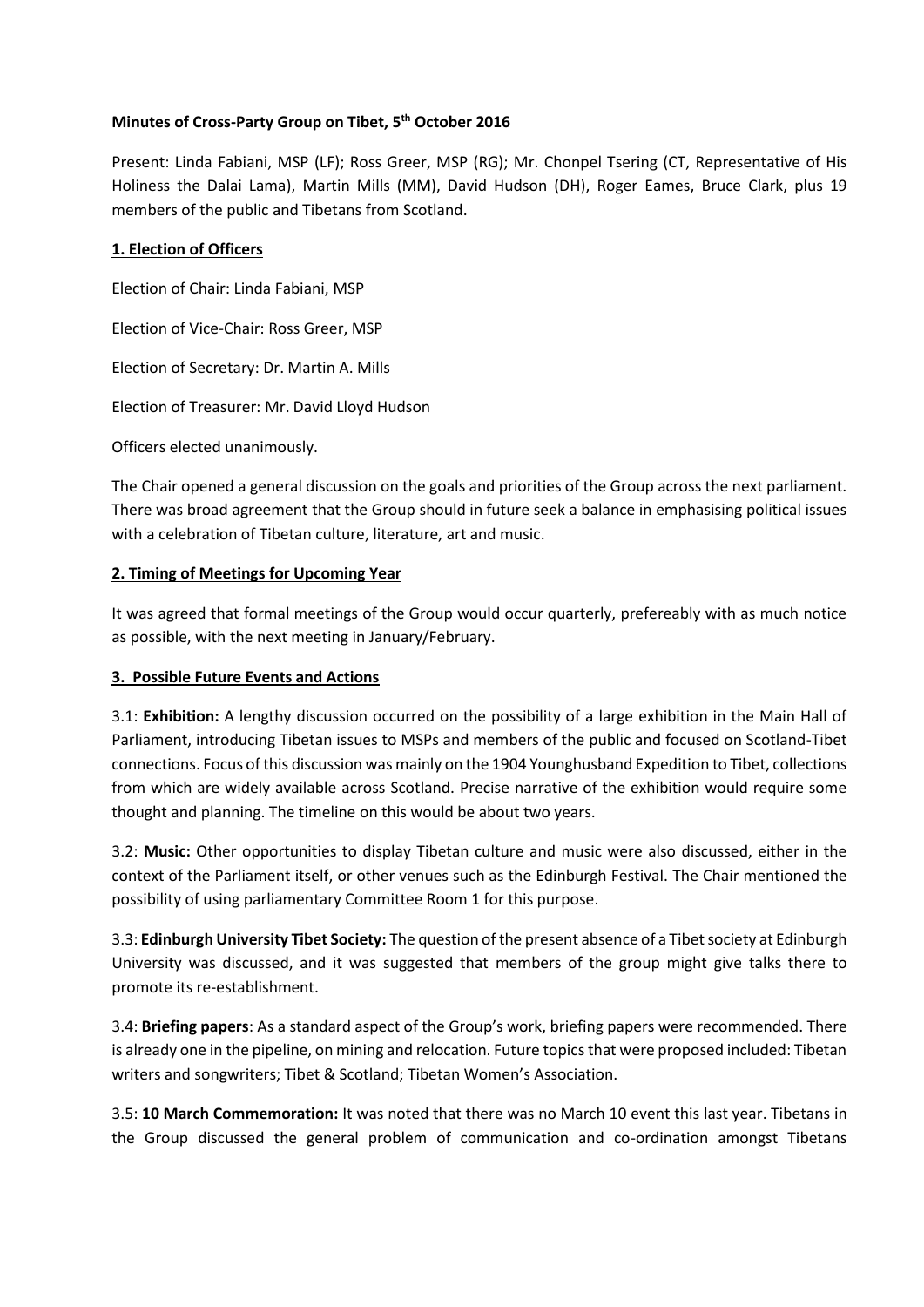themselves here, and it was generally agreed that this needed to be worked on. CT noted that 10 March and His Holiness' birthday were minimal obligations for Tibetans in exile.

3.6: **Confucius Institutes:** The recent statement by Edinburgh University was noted. It was recommended that Edinburgh University should be asked to facilitate dialogue between CI and representatives of Tibetans. The agenda for these engagements would be then lead to facilitated dialogue between Representatives of Tibetans and the PRC. Some discussion followed on the impact of CIs and the degree to which it depends on local conditions. General agreement that this was a delicate matter that would require considerable thought and careful consultation.

# **4.0 Statement by His Holiness' Representative**

Chonpel Tsering thanked the Group for its work across the years, and noted the importance of non-Tibetans' involvement in seeking a just resolution of the Tibetan situation.

#### **5.0 Performance of Tibetan Songs**

The meeting was completed by the performance of three Tibetan songs by two members of the group, which were met with universal acclaim.

**The meeting closed at 7.30pm, retiring to the Kilderkin for refreshments.**